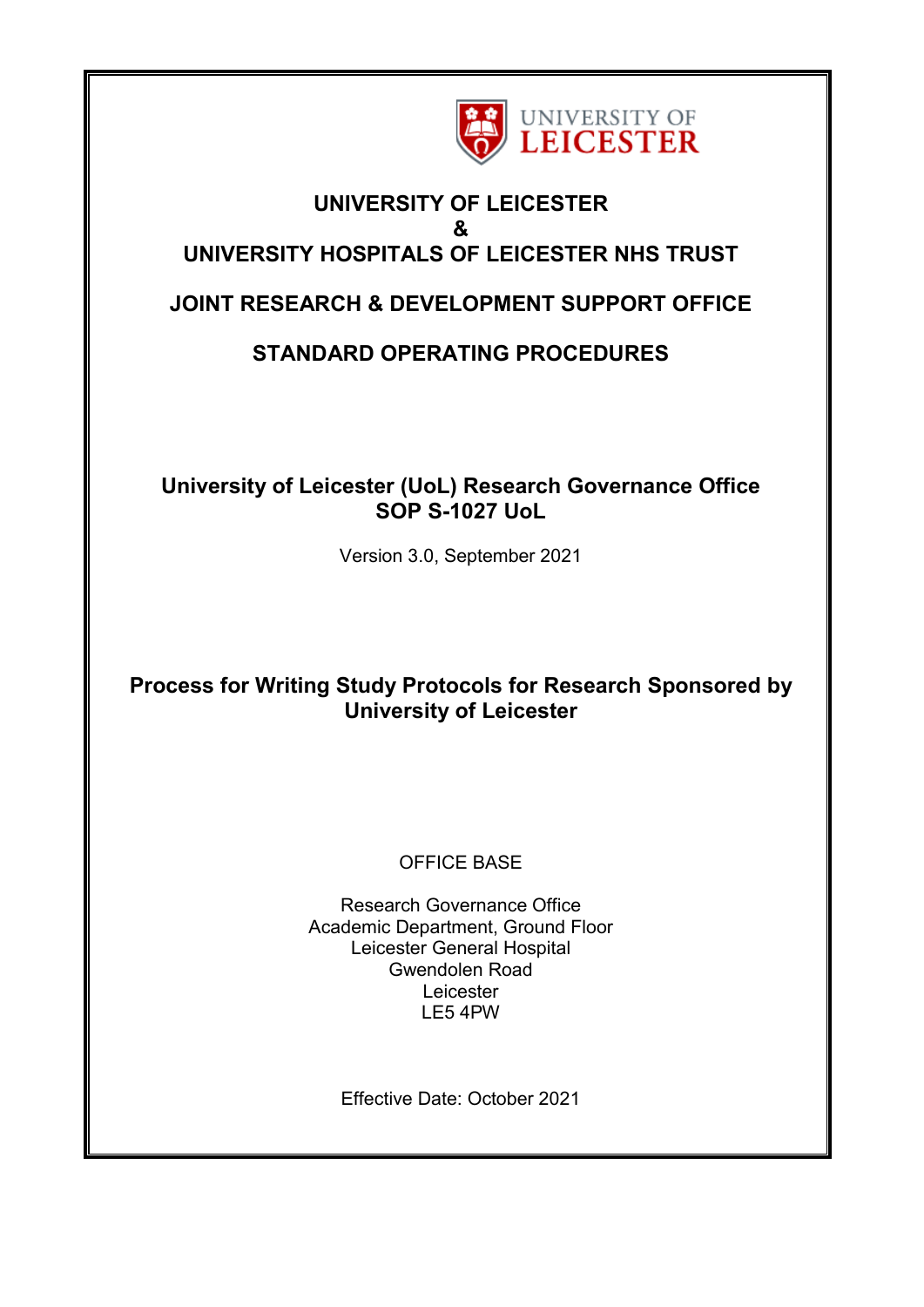**Standard Operating Procedure: S-1027 UoL Process for Writing Study Protocols for Research Sponsored by University of Leicester (UoL) Research Governance Office**



#### **1 Introduction**

The aim of this Standard Operating Procedure (SOP) is to define requirements for the format and content of study protocols for research sponsored by University of Leicester (UoL).

A research protocol is an extremely important document that essentially acts as the 'manual' for the whole research study. It is expected that a Protocol be produced for each individual research study, and forms the basis of every application to regulatory authorities. A comprehensively written Protocol will enable a smooth and less arduous approvals process.

#### **2 Scope**

This SOP applies to all undertaking research sponsored by UoL.

#### **3 Procedure**

A research protocol must detail clearly all aspects of the study design and methodology. It must detail procedures associated with the entire study and be compliant with all relevant regulatory, ethical and legal requirements. These requirements will vary depending on the nature of the research activity and must be discussed in detail during the development of a research protocol.

Protocol templates available on the [HRA](https://www.hra.nhs.uk/planning-and-improving-research/research-planning/protocol/) and/or the [Research Governance](https://uniofleicester.sharepoint.com/sites/Research-Governance-Ethics-Integrity/SitePages/Sponsorship---How-to-Apply.aspx) website must be used as a starting point when developing a new protocol.

Whilst it is not a mandatory requirement of the HRA to use these templates, UoL as Sponsor is mandating their use.

Guidance on the completion of Protocol template sections can be found within each template document.

#### **4 Research study protocol management**

- 4.1 Authors developing a study protocol must collect adequate background information from all available sources (pre-clinical data, published information, information from potential collaborators, etc) to enable appropriate design and methodology to be defined.
- 4.2 Appropriate statistical advice must be sought at an early stage, and consideration must be given to the data processing aspects of the proposed study and the format of the Trial Clinical Study Report.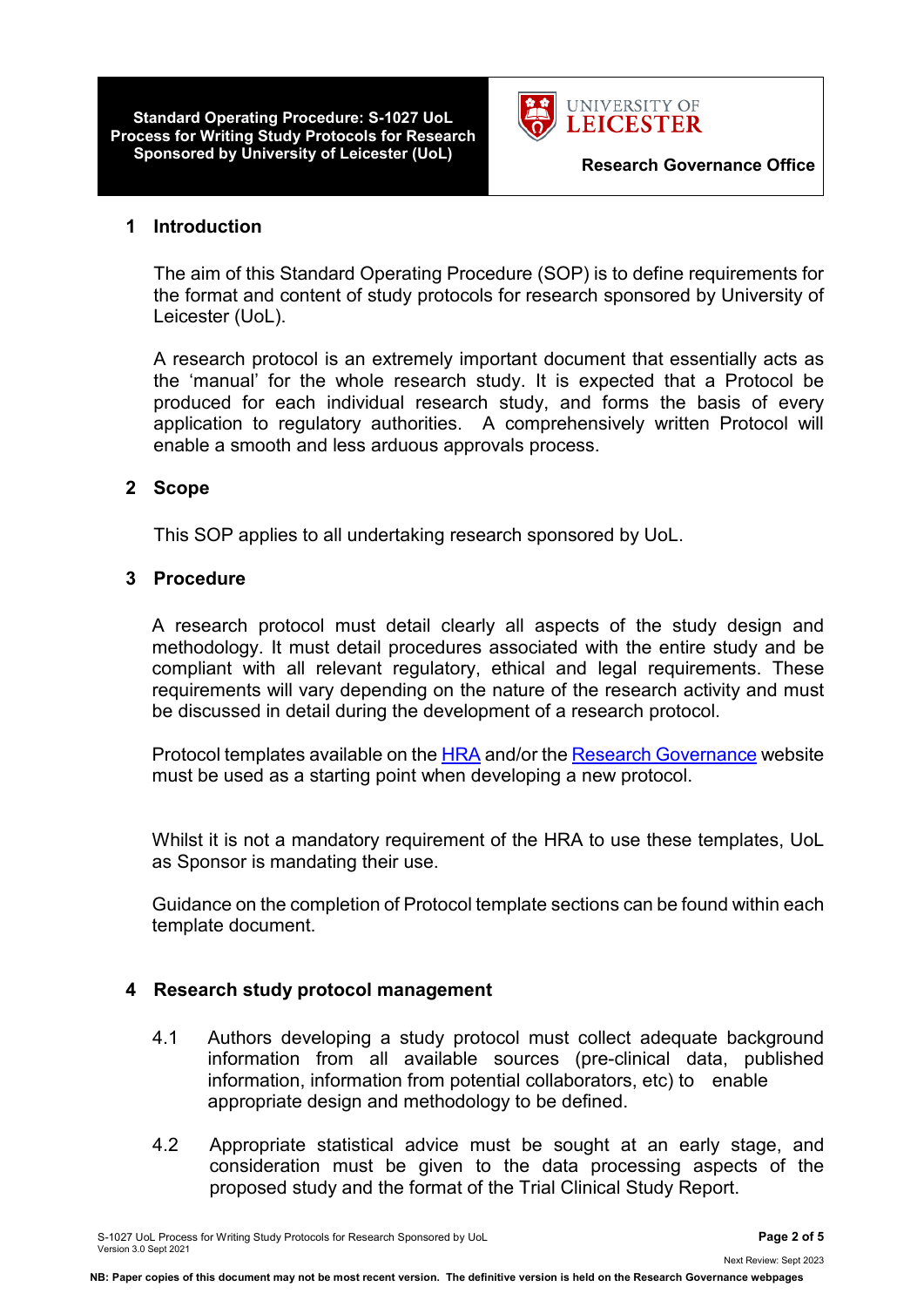- 4.3 Regular communication with the Sponsor is essential during the development of a protocol in order to facilitate smooth progression through the regulatory framework, and faster Sponsor review.
- 4.4 During development, a protocol must be clearly marked as 'draft' and must be version controlled, dated and appropriately filed. The Sponsor recommends using the following version control and file naming format:

Sponsor Ref (IRAS Number) Protocol vX.X DD-MM-YYYY (you can also add 'DRAFT', 'TRACKED CHANGED' (or 'TC') or 'CLEAN' to the end of the filename to make it easier to identify documents)

Whilst documents are in draft, the Sponsor recommends versions to be listed as v0.1, v0.2, v0.3 etc.

Pages should also be numbered with the 'Page X of Y' format.

- 4.5These early iterations must be maintained in a Sponsor Review file with comments and revisions clearly documented. It is expected that this file be maintained along with all other study documentation.
- 4.6 Once the Protocol has been finalised, the final document should be changed to v1.0.
- 4.7 Prior to Sponsor Green Light being issued the Protocol Signature Page should be completed by obtaining signatures from:
	- The Author (if different to the Chief Investigator (CI))
	- A representative of the Sponsor
	- The Principal Investigator (if different from the CI) at each participating site
- 4.8 The original signed copy of the final version of the Protocol should not be removed from the Trial Master File. Working copies can be printed as required. Additional copies should be prepared for retention by individual Investigator(s) and other collaborators (e.g. Pharmacy, R&D). A copy of the Protocol should be stored electronically and adequately backed up.

#### **5 Protocol Amendments**

Once the final Protocol has been approved it must not be informally altered. It must be made clear to all collaborators that they must not change the Protocol without prior discussion with the Chief Investigator and the approval of the Sponsor.

Once agreed by the Chief Investigator, Collaborators and Sponsor, protocol amendments may be submitted for formal approval in accordance with the SOP S-1026 UoL Sponsor Green Light Process for Amendments.

#### **6 Responsibilities**

| Responsibility     | Undertaken<br>bv      | Activity                                                                                             |
|--------------------|-----------------------|------------------------------------------------------------------------------------------------------|
| Chief Investigator | Chief<br>Investigator | Ensure Protocol uses or includes all necessary<br>sections as detailed in relevant protocol template |

S-1027 UoL Process for Writing Study Protocols for Research Sponsored by UoL **Page 3 of 5** Version 3.0 Sept 2021

Next Review: Sept 2023

**NB: Paper copies of this document may not be most recent version. The definitive version is held on the Research Governance webpages**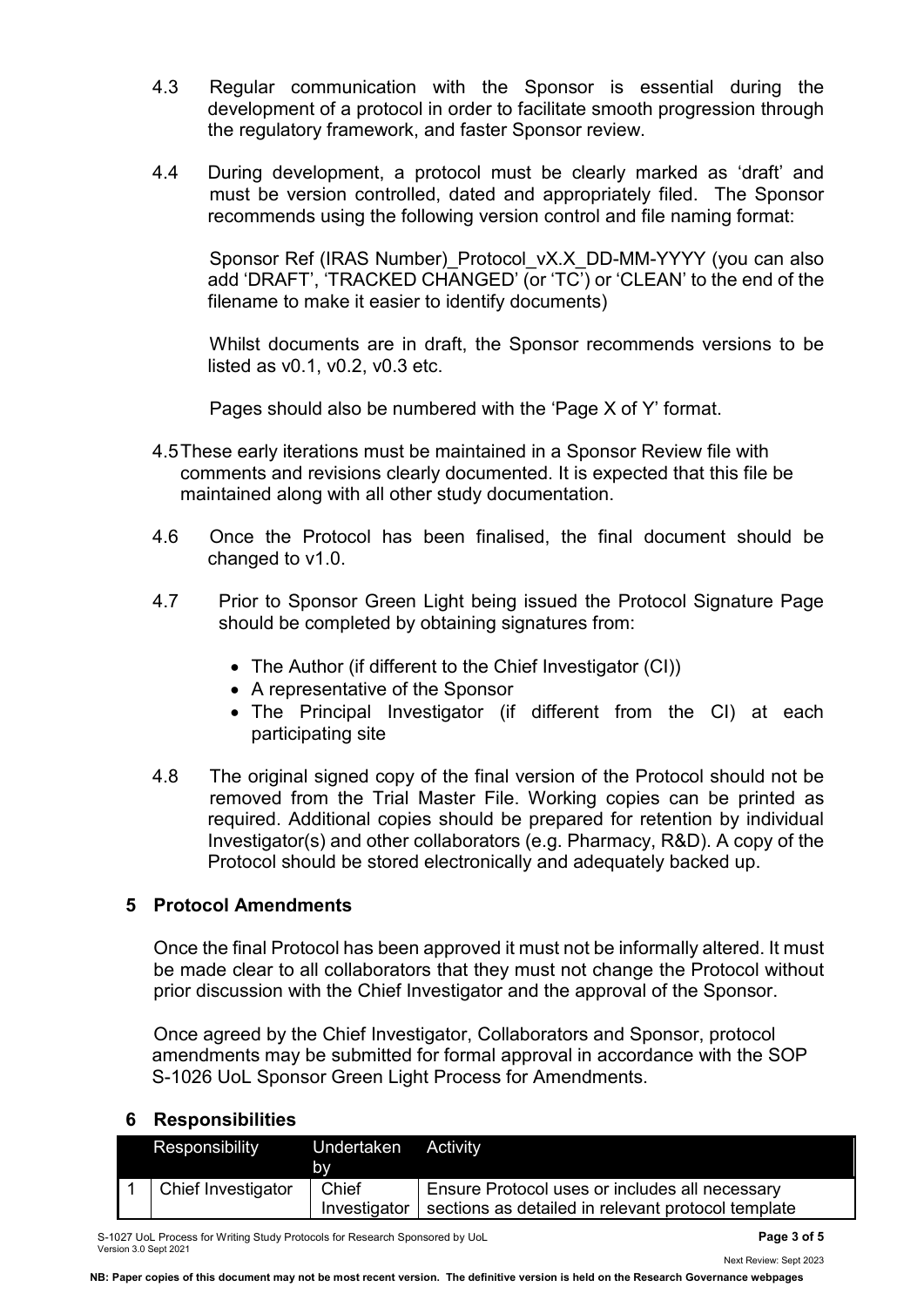|                | Responsibility                        | Undertaken<br><b>by</b>                     | Activity                                                                                                                                                                                |
|----------------|---------------------------------------|---------------------------------------------|-----------------------------------------------------------------------------------------------------------------------------------------------------------------------------------------|
| 2              | Chief Investigator                    | Chief<br>Investigator                       | Maintain the original and subsequent protocol versions<br>in the Trial Master File with evidence of all applicable<br>regulatory and Sponsor approvals and supporting<br>documentation. |
| 3              | Chief Investigator<br>/UoL as Sponsor | Chief<br>Investigator<br>/UoL as<br>Sponsor | Ensure that Final Protocol is signed by appropriate<br>individuals                                                                                                                      |
| $\overline{4}$ | Chief Investigator<br>/UoL as Sponsor | Chief<br>Investigator<br>/UoL as<br>Sponsor | Ensure that any amendments or revisions to the<br>Protocol are managed in accordance with SOP S-1026<br>UoL.                                                                            |

### **7 Monitoring and Audit Criteria**

| <b>Key Performance</b><br><b>Indicators</b>                                | <b>Method of</b><br><b>Assessment</b>               | <b>Frequency</b>                                                        | Lead                                                   |
|----------------------------------------------------------------------------|-----------------------------------------------------|-------------------------------------------------------------------------|--------------------------------------------------------|
| All research sponsored<br>by UoL has appropriate<br><b>Risk Assessment</b> | Included in the<br>monitoring / audit<br>programme. | Random audits /<br>monitoring conducted on<br>10% of research activity. | Research<br>Governance<br>Manager or their<br>Delegate |

This table is used to track the development and approval of the document and any changes made on revised / reviewed versions

#### **Development and approval Record for this document**

| <b>Author/Lead Officer:</b> | Cat Taylor                                           |  |  |
|-----------------------------|------------------------------------------------------|--|--|
| <b>Job Title:</b>           | <b>Head of Research Assurance</b>                    |  |  |
| <b>Reviewed by:</b>         | Research Sponsorship Management and Operations Group |  |  |
| Approved by:                | Professor Nigel Brunskill                            |  |  |
|                             |                                                      |  |  |
| Date Approved:              | 13/10/2021                                           |  |  |

#### **Review Record**

| <b>Date</b>  | <b>Issue</b><br><b>Number</b> | <b>Reviewed</b><br>By | <b>Description Of Changes (If Any)</b>                                                                                |
|--------------|-------------------------------|-----------------------|-----------------------------------------------------------------------------------------------------------------------|
| Nov<br>2016  |                               | Diane<br>Delahooke    | Logo changed and reference to HRA templates added.                                                                    |
| Sept<br>2021 | 3.0 <sub>2</sub>              | Cat Taylor            | Updates throughout to reflect current Sponsor<br>recommendations and processes and to make<br>administrative changes. |

### **Distribution Record**

S-1027 UoL Process for Writing Study Protocols for Research Sponsored by UoL **Page 4 of 5** Version 3.0 Sept 2021

Next Review: Sept 2023